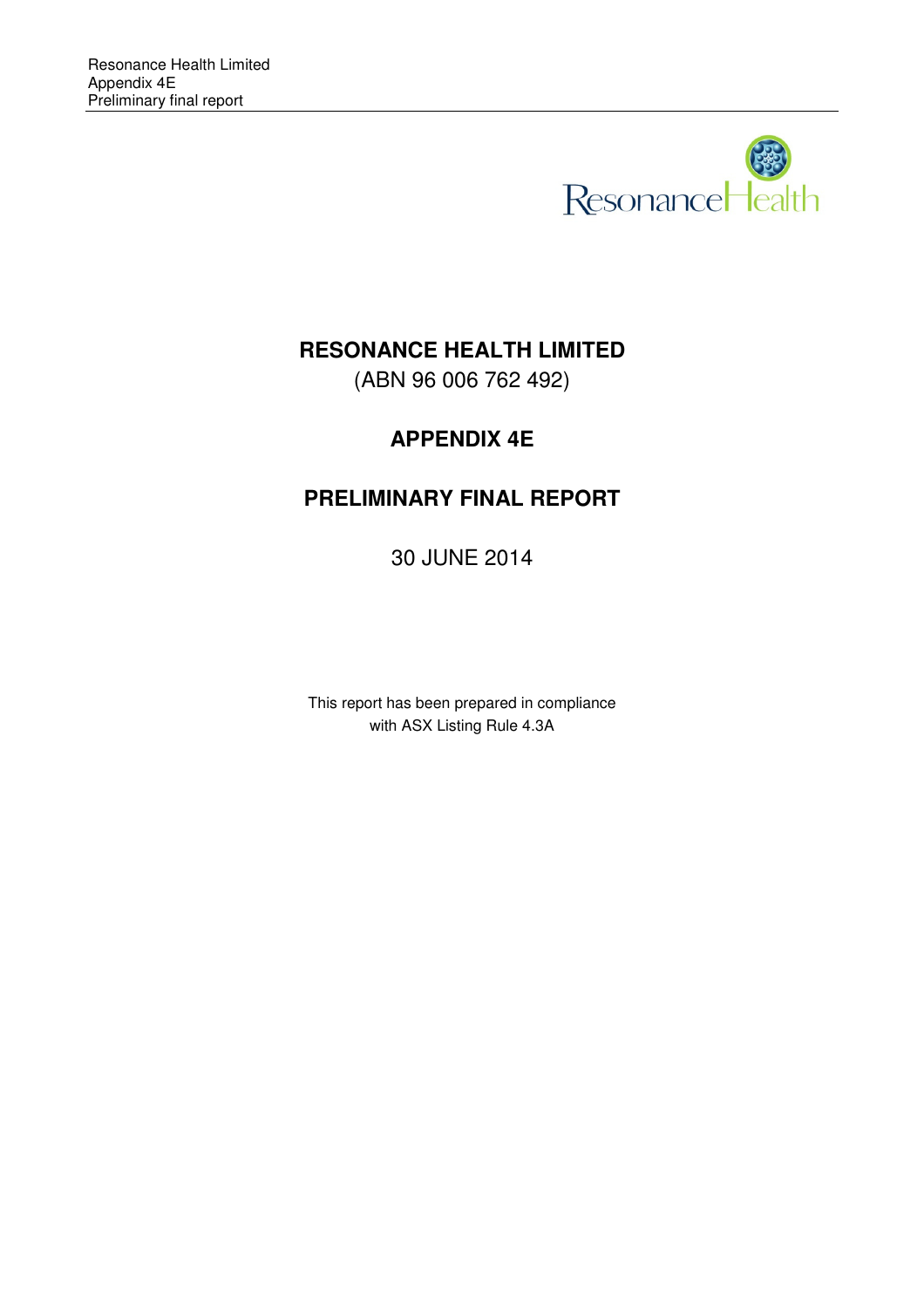# **Appendix 4E Preliminary final report**

Introduced 1/1/2003. Origin Appendix 4B

Name of entity

# Resonance Health Limited

ABN or equivalent company reference



 Financial year ended ('current period')

96 006 762 492 | √

30 JUNE 2014

#### **Results for announcement to the market**

|                                                                    | Change       | 2014        | 2013          |
|--------------------------------------------------------------------|--------------|-------------|---------------|
| Revenues from ordinary activities                                  | Up 35%       | \$2,309,036 | \$1,709,229   |
| Loss from ordinary activities after tax<br>attributable to members | Improved 65% | (\$72,415)  | $(\$204,481)$ |
| Loss for the period attributable to members                        | Improved 65% | (\$72,415)  | (\$204,481)   |

No dividend has been declared.

### **Net tangible assets per security**

|                               | 2014         | 2013         |
|-------------------------------|--------------|--------------|
| Net tangible assets           | \$1,775,312  | \$810,572    |
| Shares Issued                 | 386,541,784  | 360,991,365  |
| Net tangible assets per share | $0.46$ cents | $0.22$ cents |

## **Entities over which control has been gained or lost**

Control has not been gained or lost over any entities during the financial year.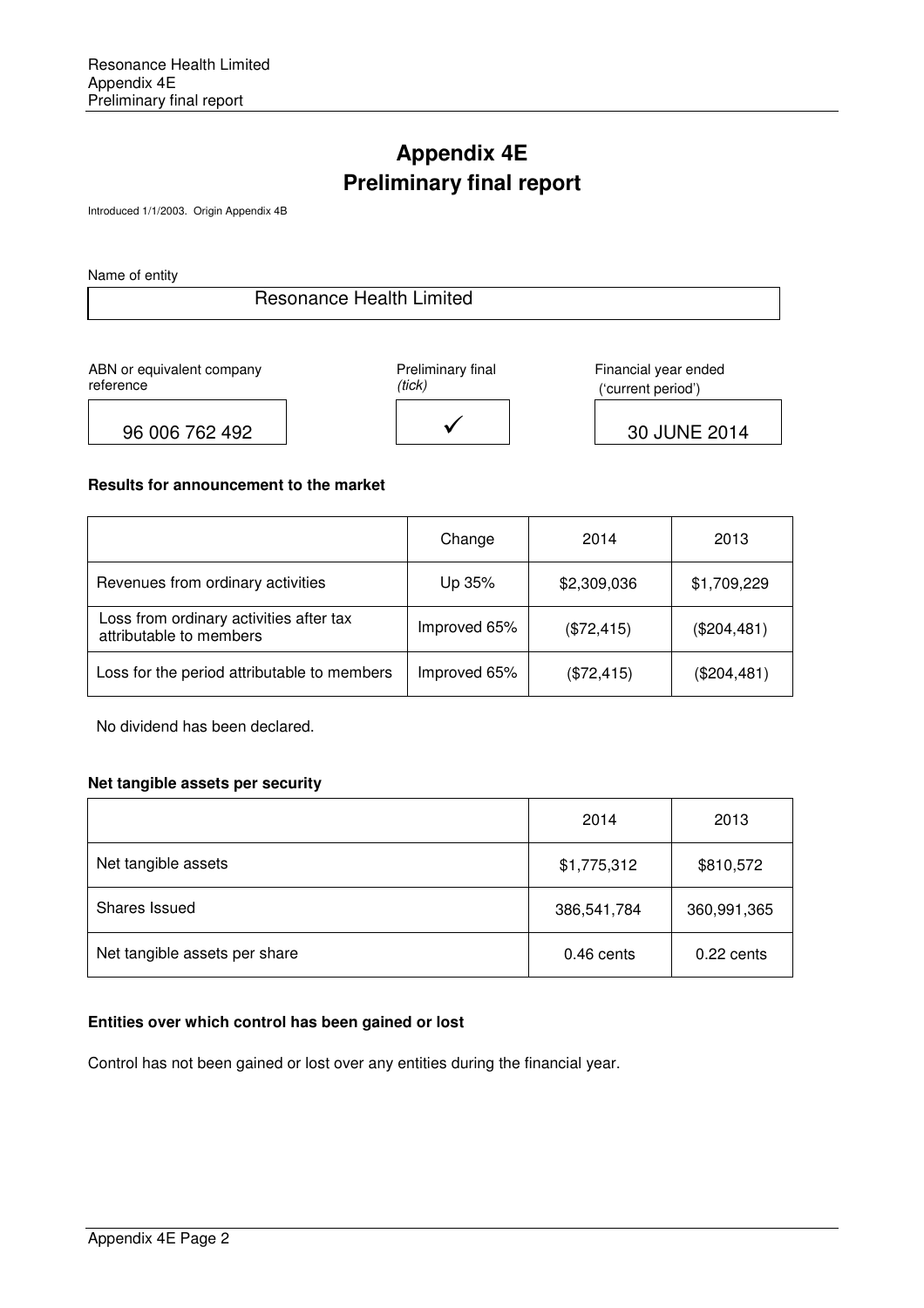## **Principal Activities**

Resonance Health Ltd is an Australian healthcare company specialising in the development of quantitative magnetic resonance imaging (MRI) diagnostic technology, with a sub-speciality in the liver and the provision of image analysis laboratory services.

## **Review of Operations and Financial Summary**

The Company is pleased to report the following for the financial year 2013/14.

## **Highlights:**

- -Net loss for the year was significantly reduced down to \$72,415 (2013: Loss \$204,481).
- -50% increase in sales revenue.
- -FerriScan and Services business segment profit of \$661,665 (2013: Profit \$70,723).
- -Strong sales and profits for  $2<sup>nd</sup>$  half of the year.
- -Cash on hand at 30 June was \$2,097,607.
- -Capital raise of \$1.28m.
- -32% increase in the volume of work.
- -50+ new FerriScan radiology facilities set up during the year.
- -HepaFat-Scan was FDA cleared for marketing, listed on the ARTG and gained CE Mark.
- -HepaFat-Scan commercialisation commenced with US and Australian customers piloting the product.

### **Financials:**

A net loss was recorded for the year of \$72,415 compared to a net loss of \$204,481 in the previous financial year.

Sales revenue was \$2,284,565, an increase of 50% over the prior year due to an increase in the volume of work. Total income was 35% higher than the prior year. The Company received no Export Market Development Grant (EMDG) in the FY 2013/14 compared to \$146,051 received in the previous year. The FerriScan and Services Business Segment reported a profit of \$661,665 compared to a profit of \$70,723 in the previous financial year, an increase of 836%.

Normal operating expenses (excluding depreciation, amortisation, foreign exchange expense and due diligence onetime costs) were 3% lower than the prior year. Total expenditure for the year was \$2,384,818 compared to the prior year total expenditure of \$2,070,539 for the following reasons:

|           |                                                                                                   | Year on Year difference |
|-----------|---------------------------------------------------------------------------------------------------|-------------------------|
| $\bullet$ | amortisation charges are higher \$89,326 (2013: \$18,475)                                         | (\$70,851)              |
| $\bullet$ | foreign exchange expense of \$53,879 compared to prior year foreign<br>exchange gain of \$156,584 | (\$210,463)             |
| $\bullet$ | onetime charge for due diligence cost of \$119,573                                                | (\$119,573)             |
|           |                                                                                                   | (\$499,617)             |

The loss for the year also reflects a reduced income tax benefit of \$3,367 compared to \$156,911 in the previous financial year as the Group moves into a tax paying position.

Resonance Health has cash at bank of \$2,097,607 at the end of the financial year compared to \$1,092,943 in the previous financial year and has no debt.

Cash flows from operating activities generated positive cash of \$64,239. This excludes cash expenditure of \$94,629 associated with the due diligence of a potential acquisition target.

No Research and Development Tax Rebate was received in the FY 2013/14 year compared to \$188,645 received in the FY 2012/13.

The Company raised \$1,277,521 (less costs) via the issue of 25,550,419 million shares at 5 cents per share.

Research and development expenditure focused on the Company's HepaFat-Scan and fibrosis products totalled \$376,409 during the year (2013: \$343,047). This comprised capitalised development costs of \$190,404 (2013: \$205,337) that are recognised as an intangible asset on the Statement of Financial Position and expenditure of \$89,326 (2013: \$34,677) amortisation expense, \$70,874 (2013: \$56,212) recognised in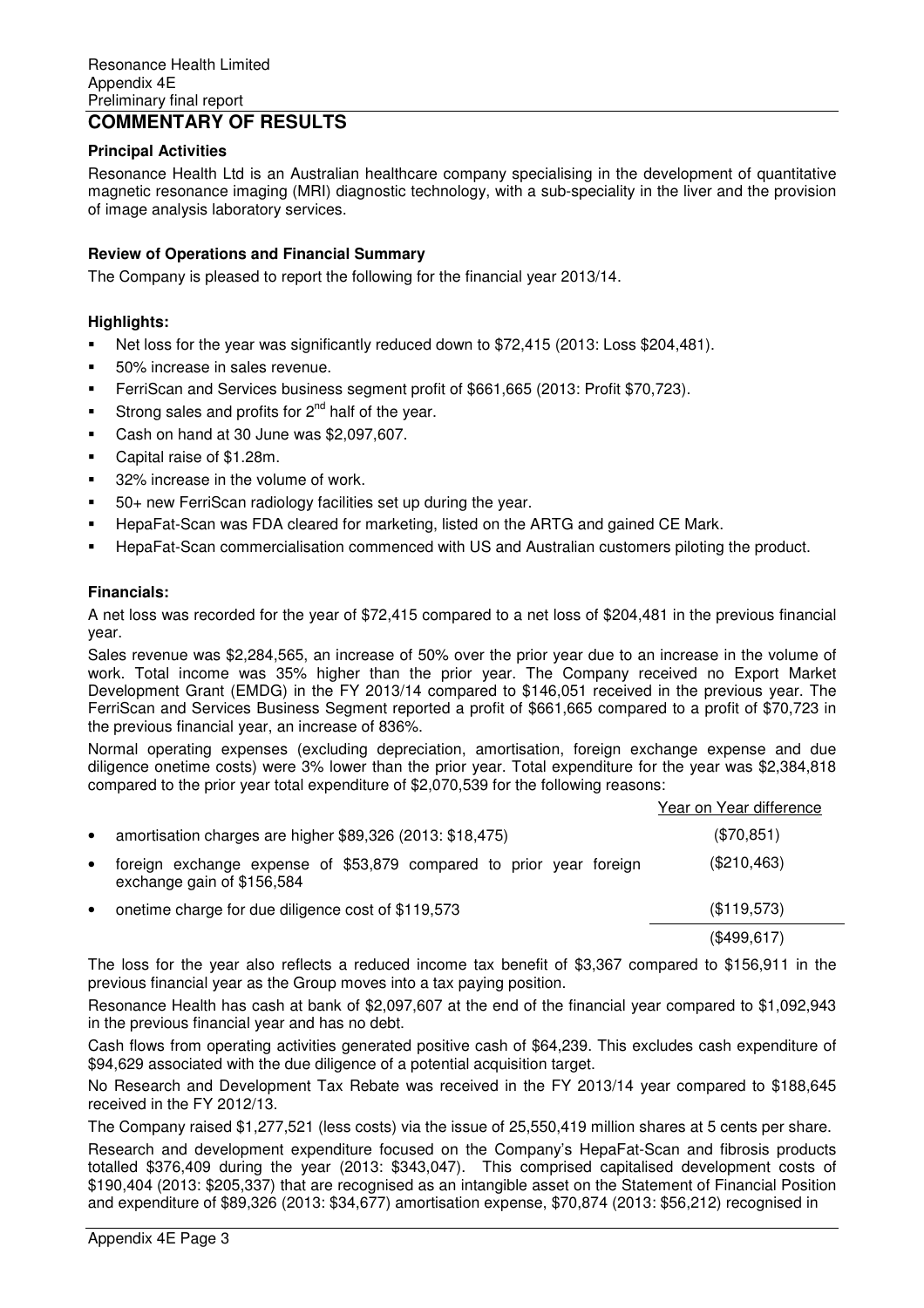Research and Development in the Statement of Comprehensive Income and \$25,804 (2013: \$46,821) recognised in Employee Benefits.

### **FerriScan:**

FerriScan is a patent protected software medical device used to assess the amount of iron in the liver through the analysis of MRI images. The FerriScan software is used at the Company's ISO 13485 certified central facility to provide an image analysis and reporting service to hospitals and pharmaceutical companies around the world. We are currently providing FerriScan analysis and reporting services to clients in over 20 countries and in the last 12 months we have seen considerable growth in the number of FerriScan clients.

During the year sales volumes increased 32% over the previous financial year and over 50 new radiology facilities were set up for FerriScan imaging. Collaborative programs with pharmaceutical companies have expanded the availability of the FerriScan services to new markets.

Sales revenue for the year ended 30 June 2014 was \$2,284,565 representing an increase of 49% from the previous year's result of \$1,527,270. The Company completed a record number of 5,596 FerriScan images up 32% from prior year's 4,247 images. Pre-paid revenue received in the prior year of \$244,480 was earned for accounting purposes and recognised as revenue during the current year.

Receipts from customers were \$2,179,241 up 17% from the previous year's result.

Variations in volume growth and revenue growth are the result of changes in the mix of services provided. Contracts with pharmaceutical companies include project management and data management services in addition to the FerriScan analysis and reporting services. Growth in the routine use of FerriScan by hospitals does not include these additional project related services.

# **HepaFat-Scan:**

HepaFat-Scan is a software medical device for the measurement of fat in the liver addressing the rapidly growing fatty liver market. HepaFat-Scan was cleared for marketing by the US Food and Drug Administration (FDA) in Dec 2013, was listed on the Australian Register of Therapeutic Goods (ARTG) in May 2014 and gained the CE Mark in May 2014 for marketing approval in Europe. Commercialisation activities have focused on the following activities:

- - Completion of a US market access report which has expanded the potential markets for HepaFat-Scan and is directing our initial target marketing activities.
- - Engaging with the Company's existing customer base to use HepaFat-Scan for patients with fatty liver related disorders. Several customers are now piloting HepaFat-Scan in the US and Australia.
- - Engaging with pharmaceutical companies developing therapies to address fatty liver disease. The Company's ISO 13485 certified core lab is ideally suited to provide services for pharmaceutical companies conducting clinical trials where a determination of the amount of fat in the liver is required. Resonance Health has been providing services to clinical trials for over 10 years.
- - An agreement has been reached in principal with a leading US hospital regarding an independent validation study of HepaFat-Scan.
- - Work has commenced to further automate the use of the HepaFat-Scan software, enabling scale up for large volume use. Many countries in Asia are now experiencing a rapidly growing prevalence of fatty liver disease and the Company is developing a solution to provide a low cost option to these markets.

### **Liver Fibrosis:**

Resonance Health is also developing imaging tools for the quantification of liver fibrosis using MRI technology. A non-invasive alternative to a liver biopsy to assess the degree of liver fibrosis is a large unmet need.

The Company has conducted a number of studies which have shown some promising results. The most recent work has focused on the assessment of contrast-enhanced images to detect subtle features within the images which distinguish fibrosis. Whilst this work has not been finalised, to date it has not provided results which are better than those previously obtained. Using non-contrast enhanced images, the Company's technology accurately scored the level of liver fibrosis in 90% of the 29 cases. However, when tested with a separate set of images, the same results could not be achieved. The Company is undertaking further investigation into understanding the less than satisfactory results on the second measurements.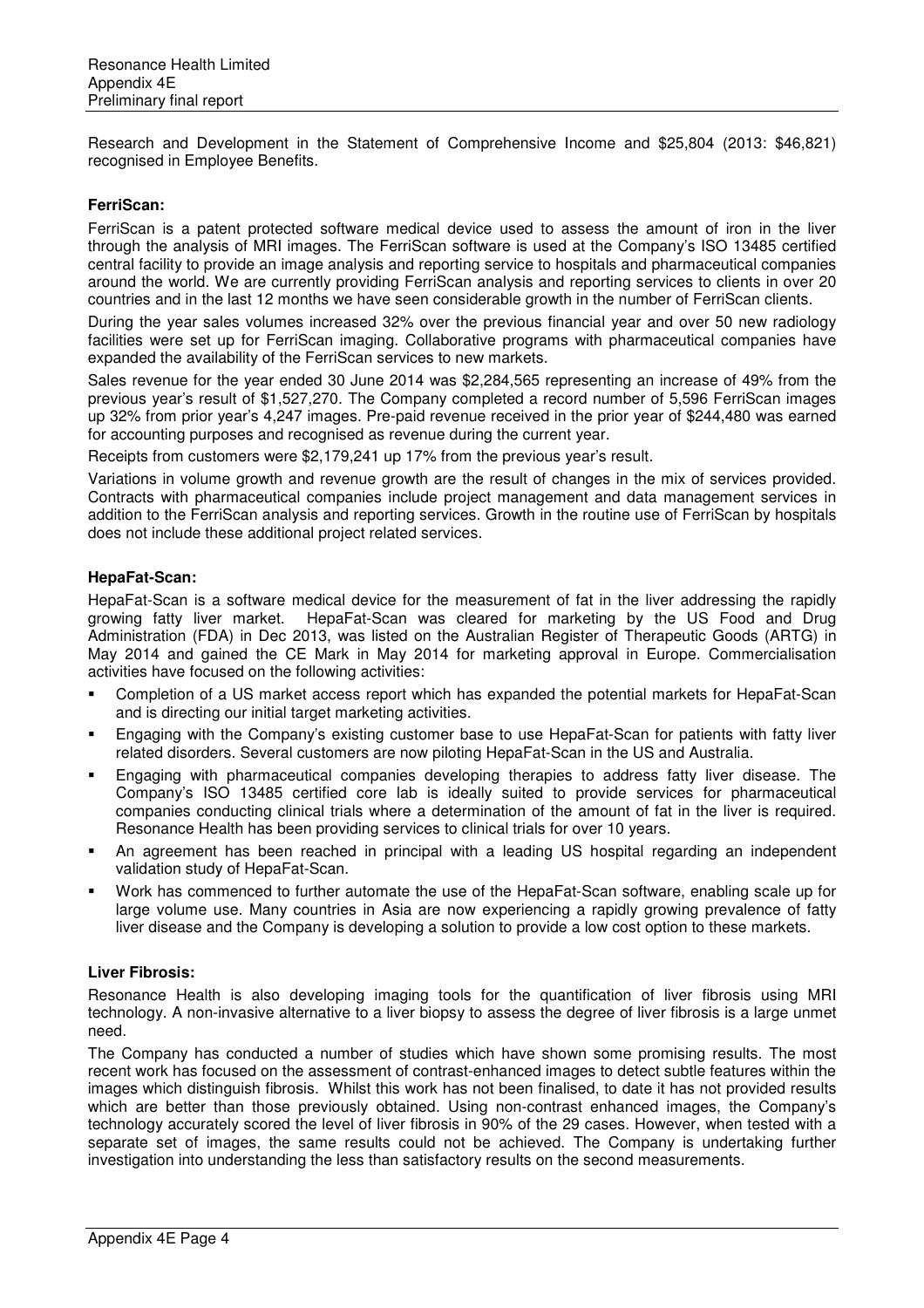While the Company's liver fibrosis product is not currently at a position to be commercialised, the results are encouraging and the Company is still pursuing its objectives in regard to the development of a unique and novel MRI test to accurate assess the degree of liver fibrosis.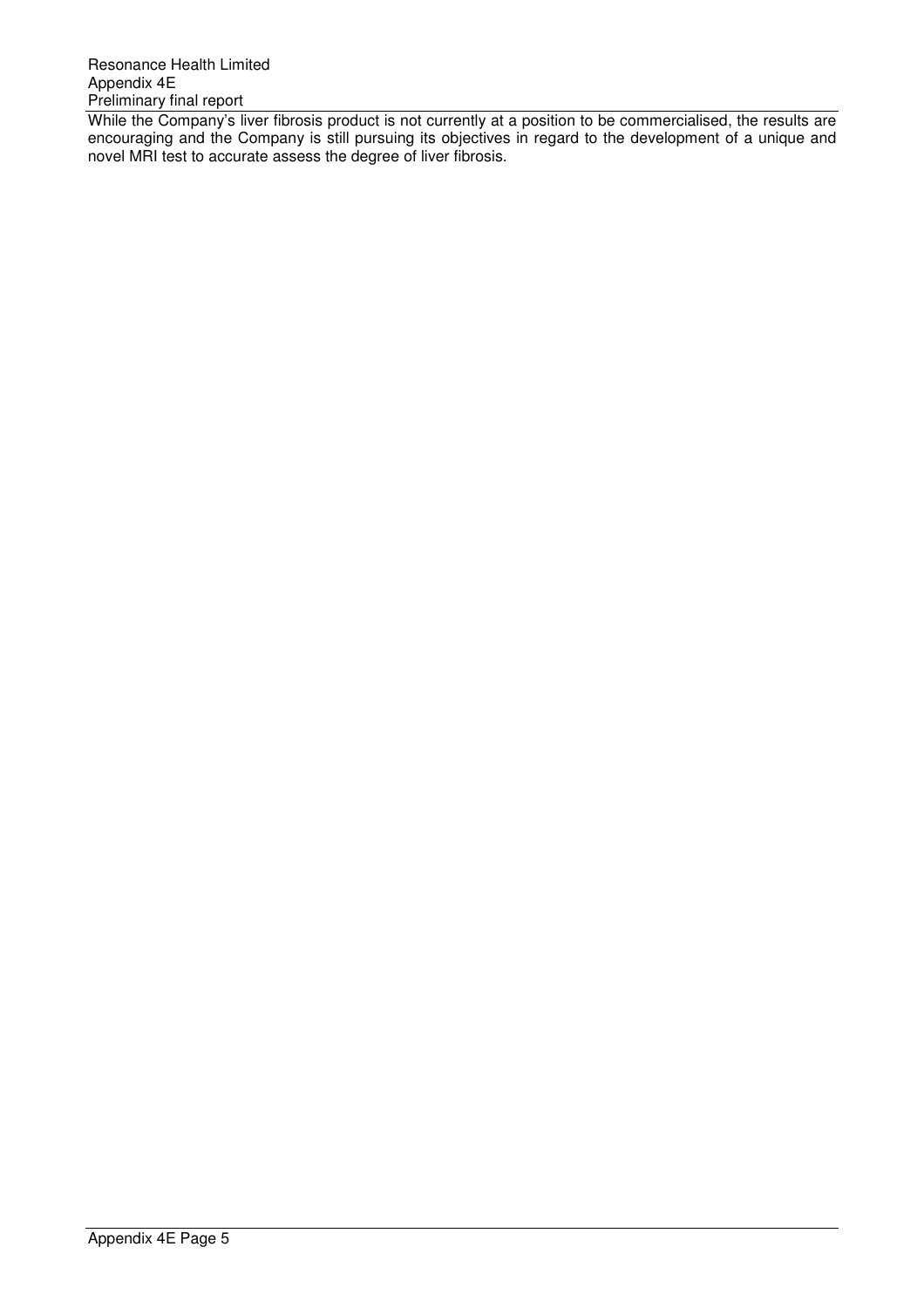# **STATEMENT OF COMPREHENSIVE INCOME FOR THE YEAR ENDED 30 JUNE 2014**

|                                                                                 | Note | 2014<br>\$  | 2013<br>\$  |
|---------------------------------------------------------------------------------|------|-------------|-------------|
| Sales revenue                                                                   | 2(a) | 2,284,565   | 1,527,188   |
| Other income                                                                    | 2(b) | 24,471      | 181,959     |
| Employee benefits expense                                                       |      | (1,323,033) | (1,376,376) |
| Consulting and professional services                                            |      | (63, 877)   | (61,068)    |
| Research and development                                                        |      | (70, 874)   | (56, 212)   |
| Amortisation expense                                                            |      | (89, 326)   | (34, 677)   |
| Depreciation expense                                                            |      | (19, 242)   | (18, 475)   |
| Marketing and travel                                                            |      | (173, 232)  | (218, 641)  |
| Statutory and compliance                                                        |      | (139, 345)  | (146, 186)  |
| Foreign exchange (loss)/gain                                                    |      | (53, 879)   | 156,584     |
| Due diligence expense                                                           |      | (119, 573)  |             |
| Other expenses                                                                  |      | (332, 437)  | (315, 488)  |
| Loss before income tax benefit                                                  |      | (75, 782)   | (361, 392)  |
| Income tax benefit                                                              | 3    | 3,367       | 156,911     |
| Loss for the year attributable to owners of the parent                          |      | (72, 415)   | (204, 481)  |
| Other comprehensive income                                                      |      |             |             |
| Exchange differences arising on translation of foreign operations               |      | (9, 249)    | (59,079)    |
| Exchange differences arising on translation of foreign loan                     |      | 9,827       | (61, 495)   |
| Income tax relating to other components of other comprehensive income           |      |             |             |
| Other comprehensive income for the year, net of tax                             |      | 578         | (120, 574)  |
| Total comprehensive income for the year attributable to owners of<br>the parent |      | (71, 837)   | (325, 055)  |
|                                                                                 |      |             |             |
| Basic earnings / (loss) per share (cents per share)                             | 5    | (0.02)      | (0.1)       |

The accompanying notes form part of these financial statements.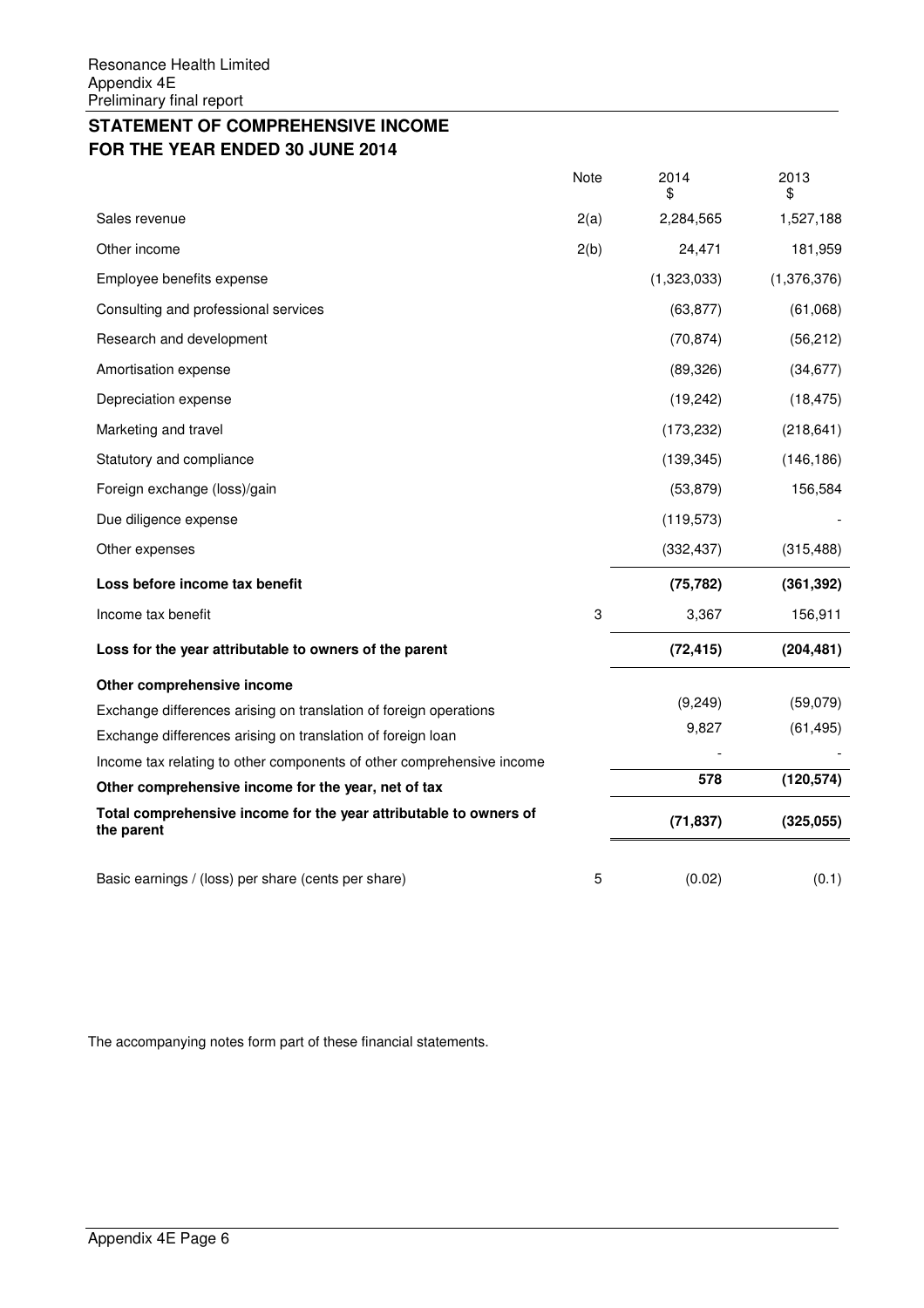# **STATEMENT OF FINANCIAL POSITION AS AT 30 JUNE 2014**

|                                      | <b>Note</b> | 2014<br>\$     | 2013<br>\$     |
|--------------------------------------|-------------|----------------|----------------|
| <b>Assets</b>                        |             |                |                |
| <b>Current Assets</b>                |             |                |                |
| Cash and cash equivalents            | 6           | 2,097,607      | 1,092,943      |
| Trade and other receivables          |             | 499,399        | 388,631        |
| Other assets                         |             | 24,602         | 24,524         |
| <b>Total Current Assets</b>          |             | 2,621,608      | 1,506,098      |
|                                      |             |                |                |
| <b>Non-Current Assets</b>            |             |                |                |
| Plant and equipment                  | 7           | 29,448         | 44,302         |
| Intangible assets                    | 8           | 1,563,284      | 1,462,204      |
| Available-for-sale investments       | 9           | 3,004          | 3,004          |
| Other assets                         | 10          | 59,099         | 59,099         |
| <b>Total Non-Current Assets</b>      |             | 1,654,835      | 1,568,609      |
|                                      |             |                |                |
| <b>Total Assets</b>                  |             | 4,276,443      | 3,074,707      |
|                                      |             |                |                |
| <b>Liabilities</b>                   |             |                |                |
| <b>Current Liabilities</b>           |             |                |                |
| Trade and other payables             | 11          | 460,429        | 407,985        |
| Current tax liability                |             | 144,316        | 31,734         |
| Provisions                           | 12          | 48,610         |                |
| Other liabilities                    | 13          | 244,480        | 313,805        |
| <b>Total Current Liabilities</b>     |             | 897,835        | 753,524        |
| <b>Non-Current Liabilities</b>       |             |                |                |
| Provisions                           | 12          | 40,013         | 80,222         |
| <b>Total Non-Current Liabilities</b> |             | 40,013         | 80,222         |
|                                      |             |                |                |
| <b>Total Liabilities</b>             |             | 937,848        | 833,746        |
|                                      |             |                |                |
| <b>Net Assets</b>                    |             | 3,338,595      | 2,240,961      |
| <b>Equity</b>                        |             |                |                |
| Issued capital                       | 14          | 68,703,510     | 67,534,039     |
| Reserves                             |             | (105,066)      | (105, 644)     |
| <b>Accumulated losses</b>            |             | (65, 259, 849) | (65, 187, 434) |
| <b>Total Equity</b>                  |             | 3,338,595      | 2,240,961      |
|                                      |             |                |                |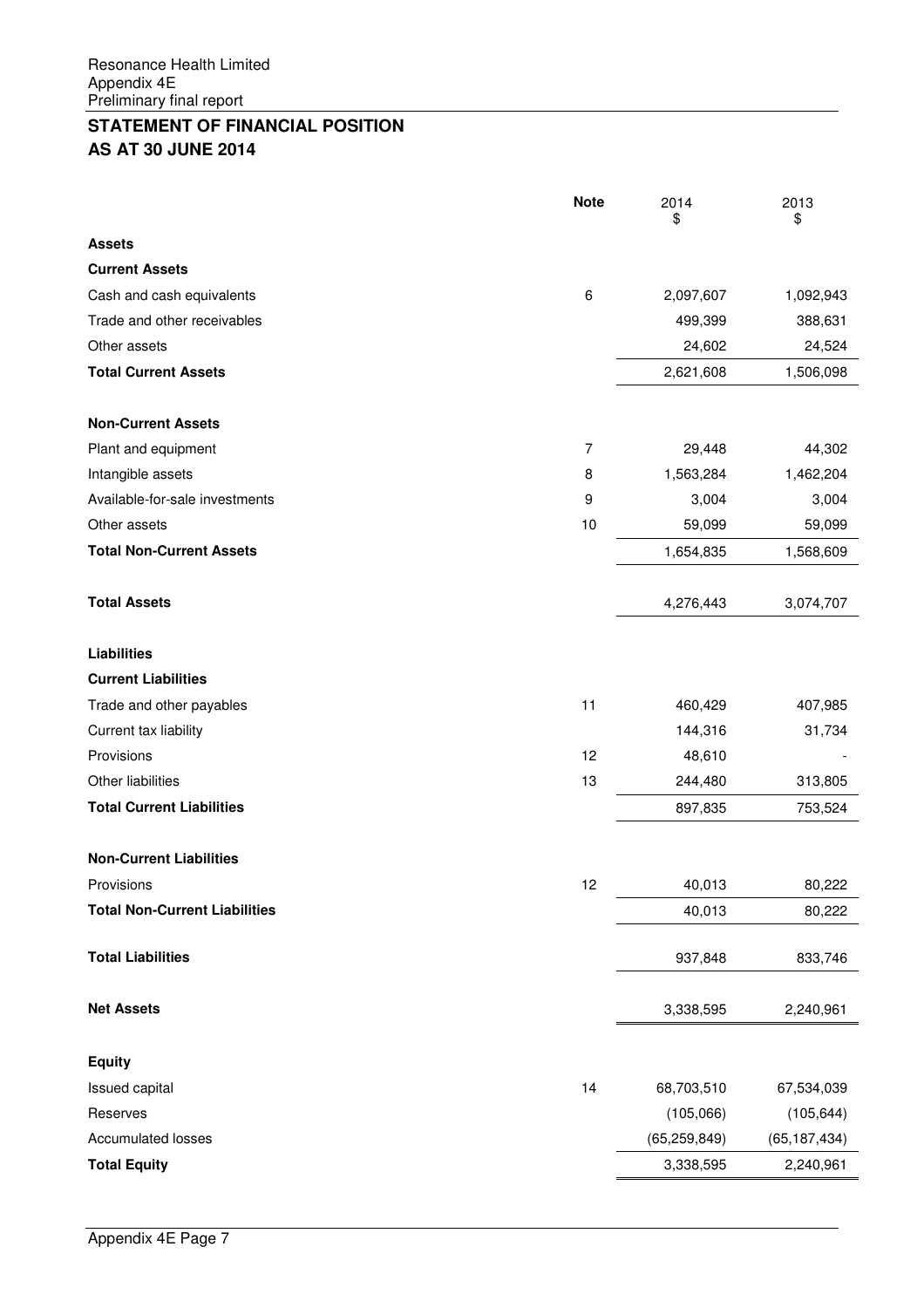# **STATEMENT OF CHANGES IN EQUITY FOR THE YEAR ENDED 30 JUNE 2014**

| Balance at 30 June 2014                 | 68,703,510             | (171, 350)                                          | 66,284                  | (65, 259, 849)              | 3.338,595                 |
|-----------------------------------------|------------------------|-----------------------------------------------------|-------------------------|-----------------------------|---------------------------|
| Share Issue                             | 1,169,471              |                                                     |                         |                             | 1,169,471                 |
| Total comprehensive income for the year |                        | 578                                                 |                         | (72, 415)                   | (71, 837)                 |
| Other comprehensive income              |                        | 578                                                 |                         |                             | 578                       |
| Loss for the year                       |                        |                                                     |                         | (72, 415)                   | (72, 415)                 |
| Balance at 30 June 2013                 | 67,534,039             | (171, 928)                                          | 66,284                  | (65, 187, 434)              | 2,240,961                 |
| Share Issue                             |                        |                                                     |                         |                             |                           |
| Total comprehensive income for the year |                        | (120, 574)                                          |                         | (204, 481)                  | (325,055)                 |
| Other comprehensive income              |                        | (120, 574)                                          |                         |                             | (120, 574)                |
| Loss for the year                       |                        |                                                     |                         | (204, 481)                  | (204, 481)                |
| Balance at 1 July 2012                  | 67,534,039             | (51, 354)                                           | 66,284                  | (64, 982, 953)              | 2,566,016                 |
|                                         | Issued<br>Capital<br>S | Foreign<br>Currency<br>Translation<br>Reserve<br>\$ | Option<br>Reserve<br>\$ | Accumulated<br>Losses<br>\$ | <b>Total Equity</b><br>\$ |

The accompanying notes form part of these financial statements.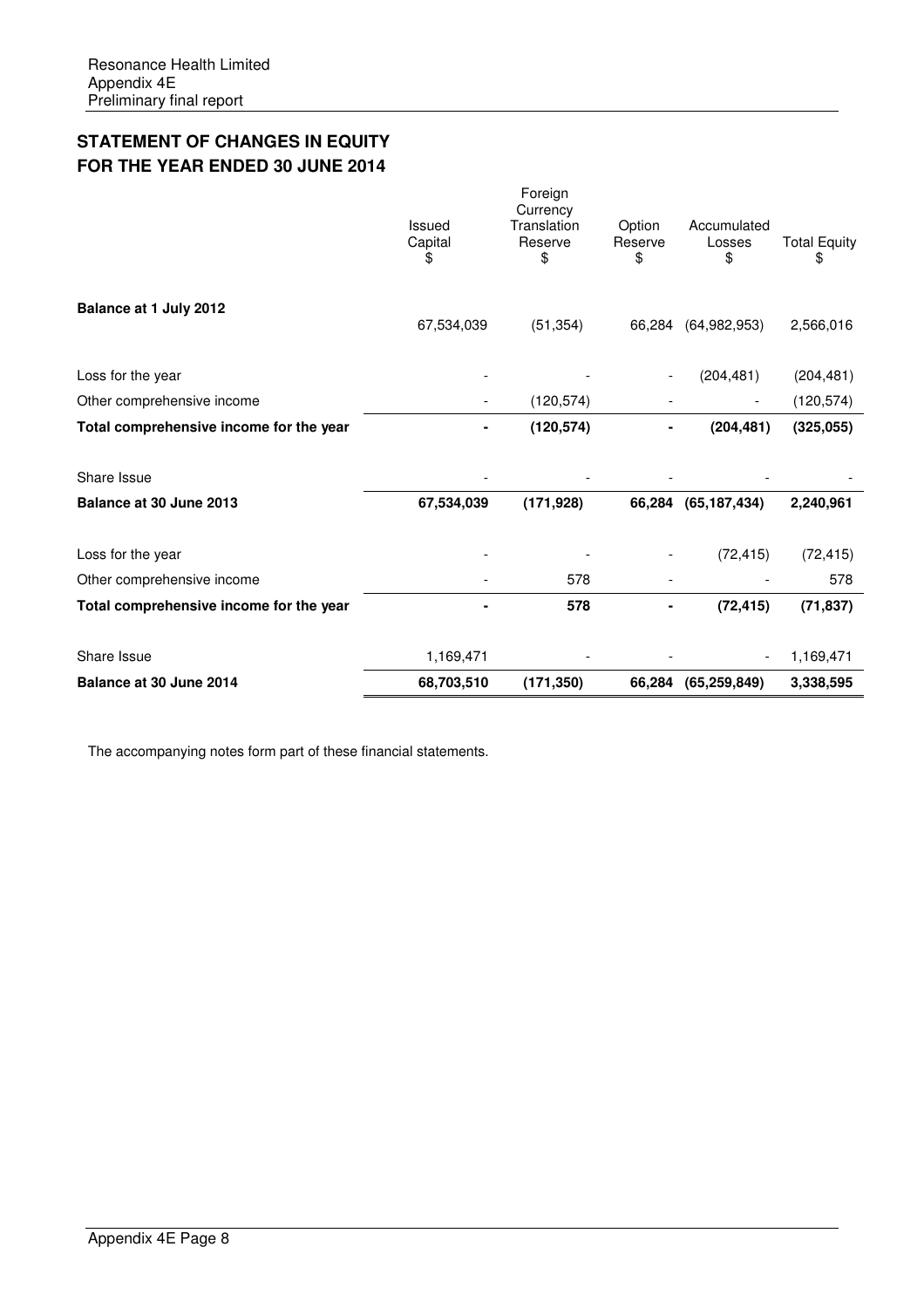# **STATEMENT OF CASH FLOWS FOR THE YEAR ENDED 30 JUNE 2014**

|                                                     | Note | 2014<br>\$         | 2013<br>S   |  |
|-----------------------------------------------------|------|--------------------|-------------|--|
|                                                     |      | Inflows/(Outflows) |             |  |
| Cash flows from operating activities                |      |                    |             |  |
| Receipts from customers                             |      | 2,179,241          | 1,860,846   |  |
| Payments to suppliers and employees                 |      | (2, 134, 816)      | (2,096,671) |  |
| Due diligence expense                               |      | (94, 629)          |             |  |
| Grants received                                     |      |                    | 146,051     |  |
| Interest received                                   |      | 19,814             | 38,157      |  |
| Income tax received                                 |      |                    | 188,645     |  |
| Net cash (used in)/provided by operating activities |      | (30, 390)          | 137,028     |  |
| Cash flows from investing activities                |      |                    |             |  |
| Payments for plant and equipment                    |      | (4, 389)           | (25, 625)   |  |
| Payments for intangible assets                      |      | (190, 406)         | (205, 337)  |  |
| Net cash used in investing activities               |      | (194, 795)         | (230, 962)  |  |
| Cash flows from financing activities                |      |                    |             |  |
| Share issues                                        |      | 1,277,521          |             |  |
| Share issue costs                                   |      | (48, 672)          |             |  |
| Net cash provided by financing activities           |      | 1,228,849          |             |  |
| Net decrease in cash held                           |      | 1,003,664          | (93, 934)   |  |
| Foreign exchange effect on cash balances            |      | 1,000              | 6,703       |  |
| Cash and cash equivalents at the beginning of year  |      | 1,092,943          | 1,180,174   |  |
| Cash and cash equivalents at the end of year        | 6    | 2,097,607          | 1,092,943   |  |

The accompanying notes form part of these financial statements.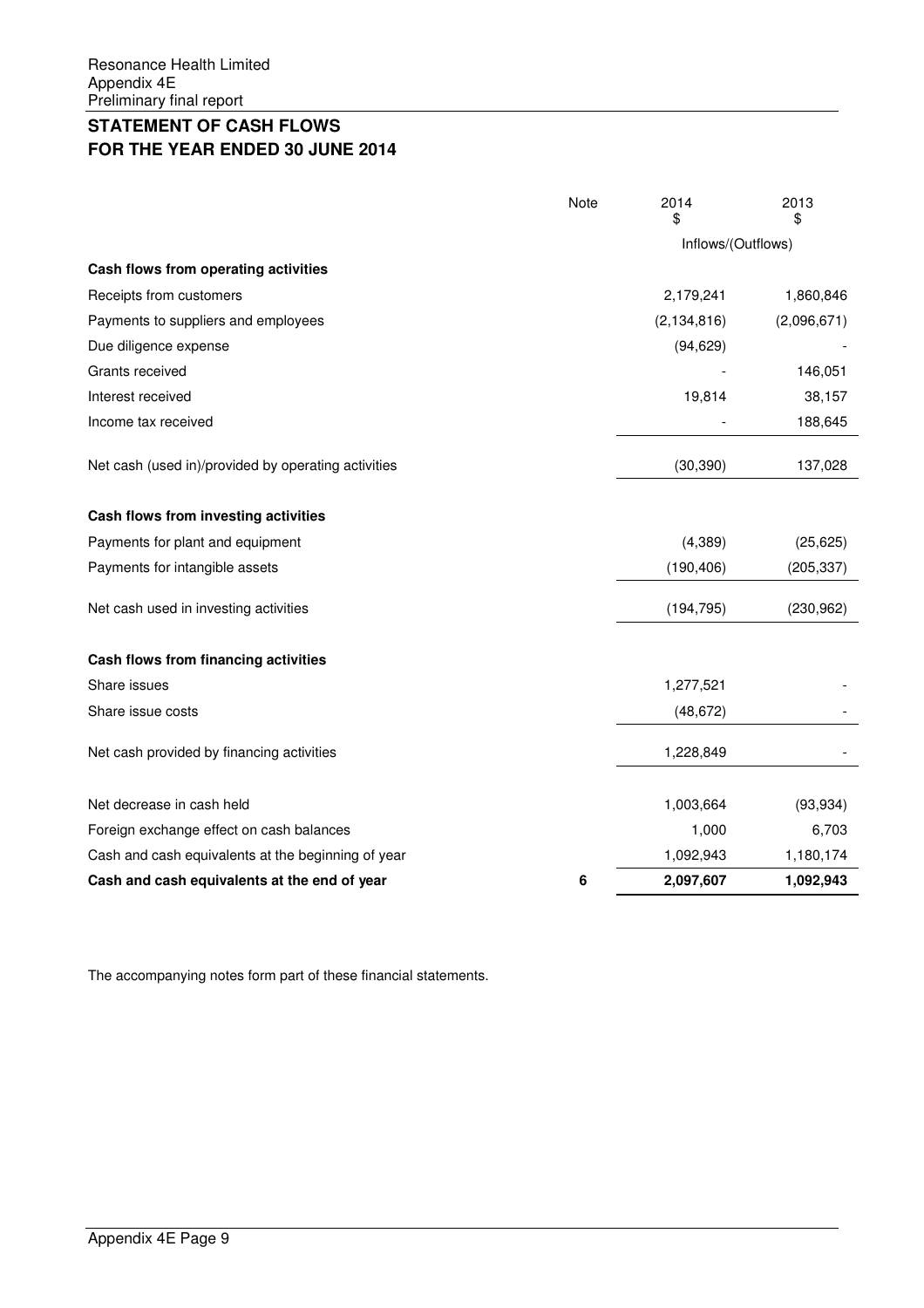#### **NOTE 1: STATEMENT OF SIGNIFICANT ACCOUNTING POLICIES**

#### **Statement of Compliance**

These preliminary consolidated financial statements are prepared in accordance with the accounting principles of a general purpose financial report.

This report does not include full disclosures of the type normally included in an annual financial report. Therefore, it cannot be expected to provide as full an understanding of the financial performance, financial position and cash flows of the Group as in the full financial report.

It is recommended that this financial report be read in conjunction with the annual financial report for the year ended 30 June 2014 and any public announcements made by Resonance Health Limited and its subsidiaries during the year in accordance with continuous disclosure requirements arising under the Corporations Act 2001 and the ASX Listing Rules.

#### **Basis of preparation**

The financial report has been prepared on a historical cost basis, except for available-for-sale investments which are measured at fair value. Cost is based on the fair value of the consideration given in exchange for assets. The Company is domiciled in Australia and all amounts are presented in Australian dollars, unless otherwise noted.

#### **Significant accounting judgements and key estimates**

The preparation of financial reports requires management to make judgements, estimates and assumptions that affect the application of accounting policies and the reported amounts of assets, liabilities, income and expense. Actual results may differ from these estimates.

In preparing this financial report, the significant judgements made by management in applying the Group's accounting policies and the key sources of estimation of uncertainty were the same as those that apply to the consolidated financial report for the year ended 30 June 2014.

#### **Adoption of new and revised Accounting Standards**

#### Standards and Interpretations applicable to 30 June 2014

The Directors have reviewed all of the new and revised Standards and Interpretations issued by the AASB that are relevant to its operations and effective for the current reporting period.

It has been determined by the Directors that there is no impact, material or otherwise, of the new and revised Standards and Interpretations on the Company and, therefore, no material change is necessary to the Group's accounting policies.

#### Standards and Interpretations in issue not yet adopted

The Directors have also reviewed all new standards and interpretations that have been issued but are not yet effective for the year ended 30 June 2014. As a result of this review the Directors have determined that there is no material impact, of new and revised standards and interpretations on the company, and therefore, no change is necessary to Group accounting policies.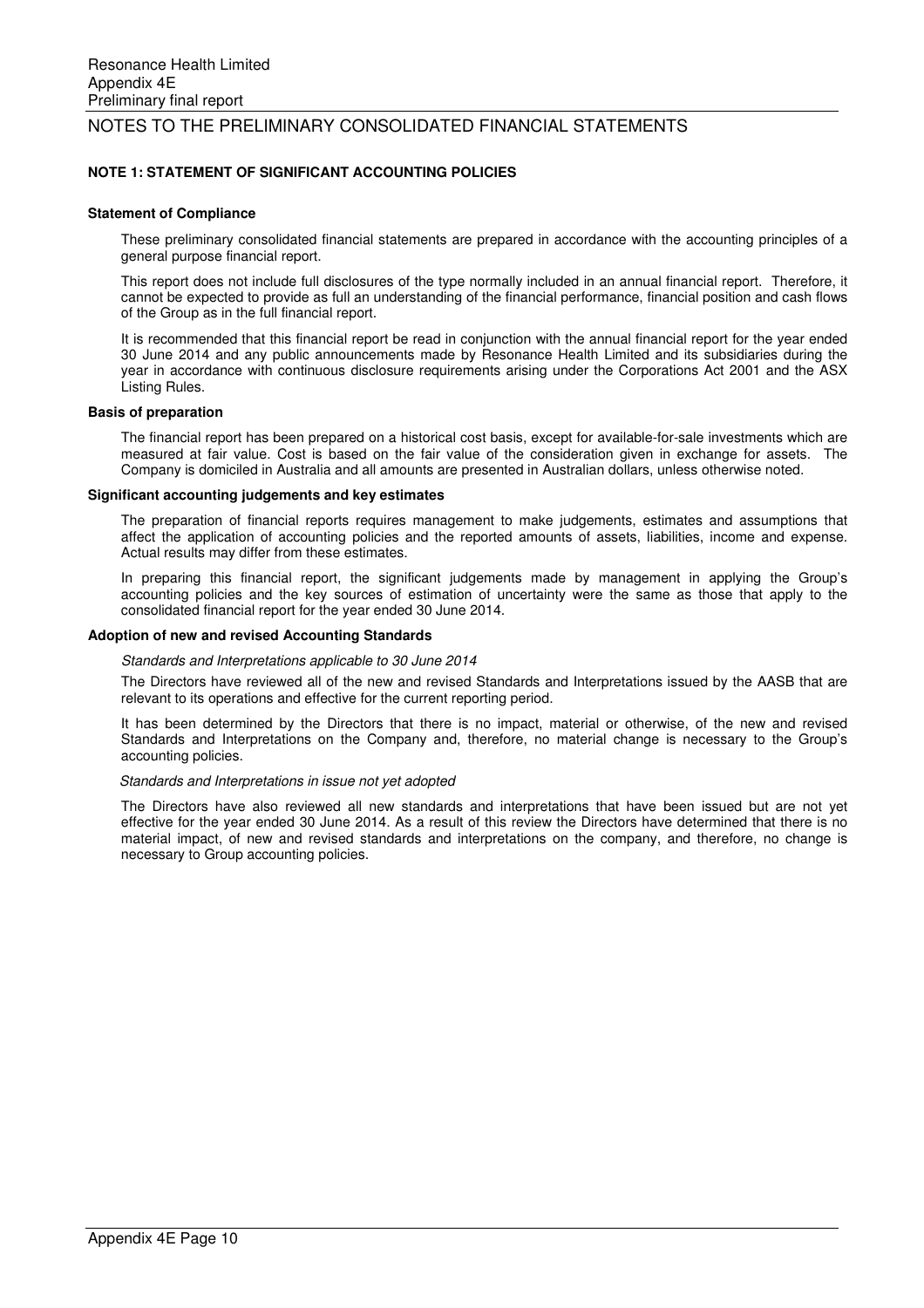|     | <b>NOTE 2: Revenues</b>     | 2014<br>\$ | 2013<br>\$ |
|-----|-----------------------------|------------|------------|
| (a) | Sales revenue               |            |            |
|     | Sales to external customers | 2,284,565  | 1,527,188  |
| (b) | Other income                |            |            |
|     | Grants received             |            | 146,051    |
|     | Interest received           | 24,471     | 35,908     |
|     |                             | 24,471     | 181,959    |
|     |                             |            |            |

## **NOTE 3: Income tax benefit**

#### **The major components of tax benefit are:**

| Current taxation | (112,582) | (31, 734) |
|------------------|-----------|-----------|
| R&D tax offset   | 115.949   | 188,645   |
|                  | 3,367     | 156,911   |

#### **NOTE 4: Segment information**

#### **Business Segments**

The chief operating decision maker is considered to be the Company's Board of Directors. The Group's operating segments are determined by differences in the type of activities performed. The financial results of the Group's operating segments are reviewed by the Board of Directors on a quarterly basis.

The following table presents revenue and profit/(loss) information and certain asset and liability information regarding business segments for the year ended 30 June 2014.

| Research &<br>Services<br>Development |                          |            | Total     |
|---------------------------------------|--------------------------|------------|-----------|
| \$                                    | \$                       | \$         | \$        |
| 2,284,565                             | $\overline{\phantom{a}}$ | 24.471     | 2,309,036 |
| 661,665                               | (96, 678)                | (640, 769) | (75, 782) |
| 499.399                               | 1.563.282                | 2.213.761  | 4,276,443 |
| 849,225                               | $\overline{\phantom{a}}$ | 88,623     | 937,848   |
|                                       |                          |            | Corporate |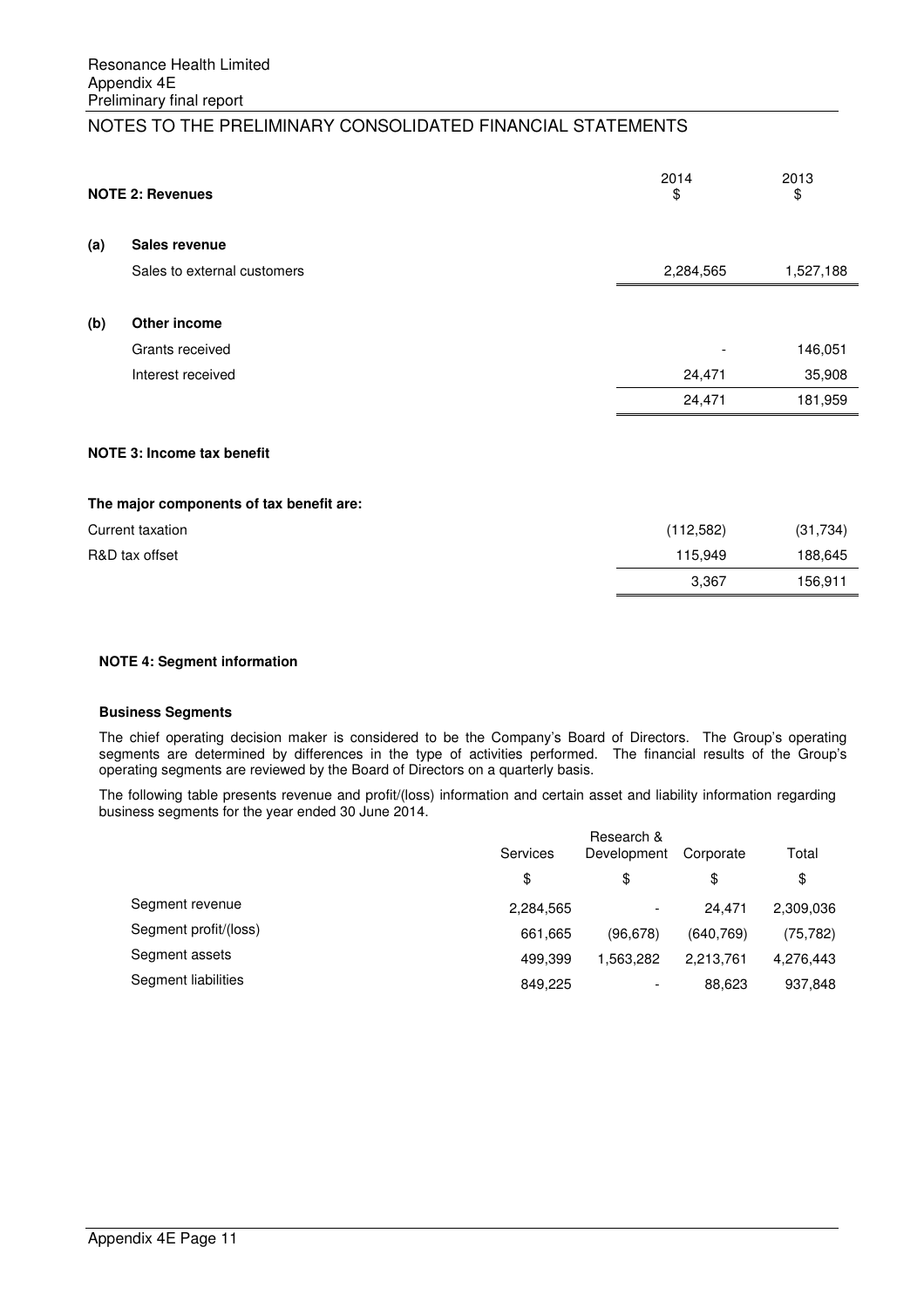### **NOTE 4: Segment information** (continued)

The following table presents revenue and profit/(loss) information and certain asset and liability information regarding business segments for the year ended 30 June 2013.

|                       | Services  | Research &<br>Development |           | Total     |  |
|-----------------------|-----------|---------------------------|-----------|-----------|--|
|                       | \$        | \$                        | \$        | \$        |  |
| Segment revenue       | 1,673,279 | $\overline{\phantom{a}}$  | 35,908    | 1,709,147 |  |
| Segment profit/(loss) | 70.723    | (132.044)                 | (229,990) | (361,392) |  |
| Segment assets        | 388.631   | 1.462.204                 | 1.223.872 | 3,074,707 |  |
| Segment liabilities   | 590,816   | 48,599                    | 194.331   | 833,746   |  |
|                       |           |                           |           |           |  |

|     | NOTE 5: Gain/(loss) per share                                                              | 2014           | 2013           |
|-----|--------------------------------------------------------------------------------------------|----------------|----------------|
|     | Basic gain/(loss) per share (cents)                                                        | (0.02)         | (0.1)          |
| (a) | Loss used in the calculation of basic earnings per share                                   | (72, 415)      | (204, 481)     |
|     |                                                                                            | 2014<br>Number | 2013<br>Number |
| (b) | Weighted average number of ordinary shares for the purposes of<br>basic earnings per share | 363,572,613    | 360,991,365    |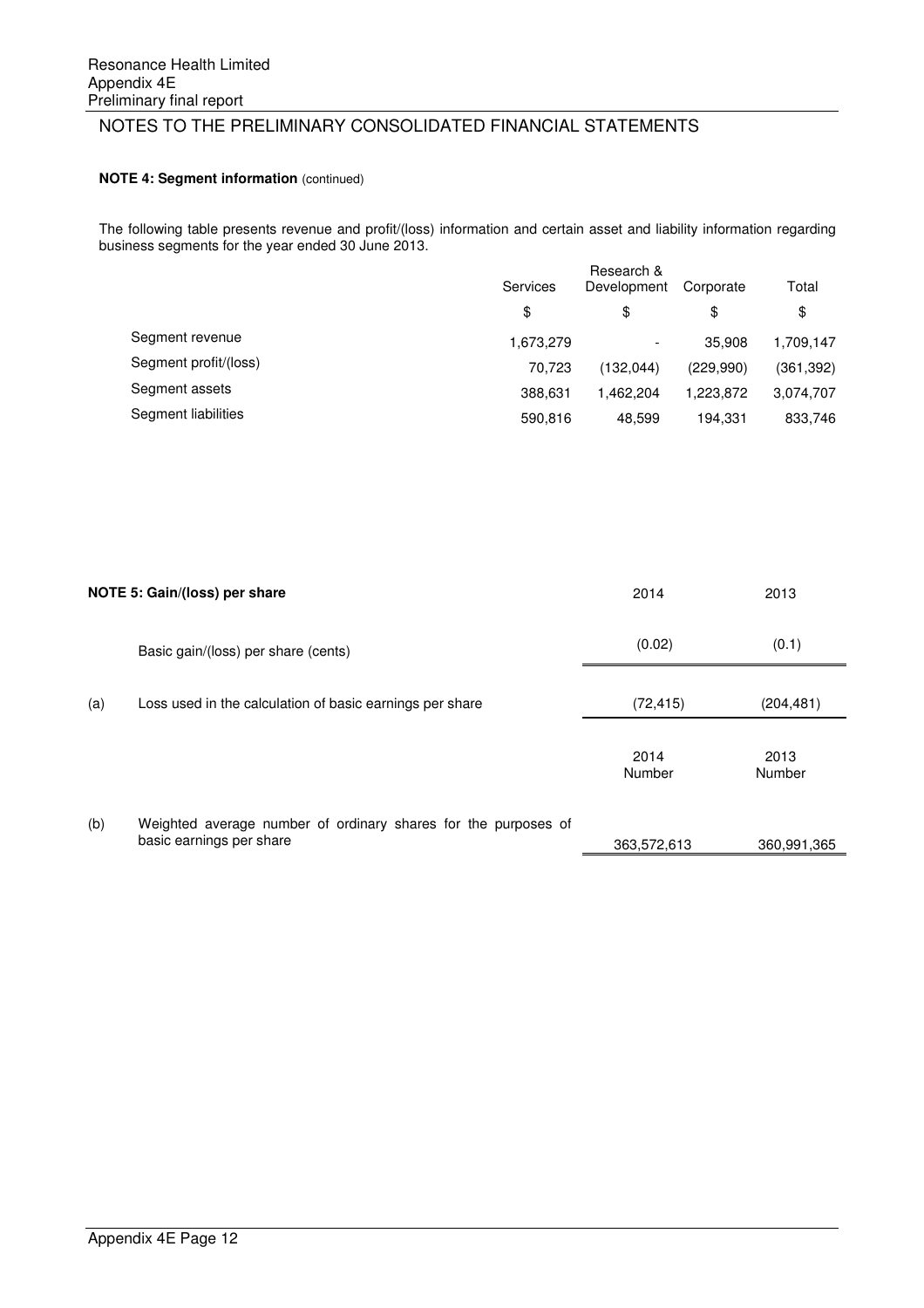|                                                                                                     | 2014<br>\$ | 2013<br>\$ |
|-----------------------------------------------------------------------------------------------------|------------|------------|
| NOTE 6: Cash and cash equivalents                                                                   |            |            |
| Deposits at call                                                                                    | 497,607    | 492,943    |
| <b>Term Deposits</b>                                                                                | 1,600,000  | 600,000    |
|                                                                                                     | 2,097,607  | 1,092,943  |
| (i) Reconciliation of profit $/$ (loss) for the year to net cash flows from<br>operating activities |            |            |
| Loss for the year                                                                                   | (72, 415)  | (204, 481) |
| Non-cash flows in loss:                                                                             |            |            |
| Depreciation expense                                                                                | 19,242     | 18,475     |
| Amortisation expense                                                                                | 89,326     | 34,677     |
| Changes in net assets and liabilities:                                                              |            |            |
| (Increase)/decrease in trade and other receivables                                                  | (111, 191) | 240,927    |
| (Increase)/decrease in other assets                                                                 | (78)       | 2,446      |
| Increase/(decrease) in other non-current assets                                                     |            | (708)      |
| Increase/(decrease) in trade and other payables                                                     | 1,469      | 29,669     |
| Increase in current tax liability                                                                   | 112,582    | 31,734     |
| Increase/(decrease) in other liabilities                                                            | (69, 325)  | (15, 711)  |
| Net cash provided by operating activities                                                           | (30, 390)  | 137,028    |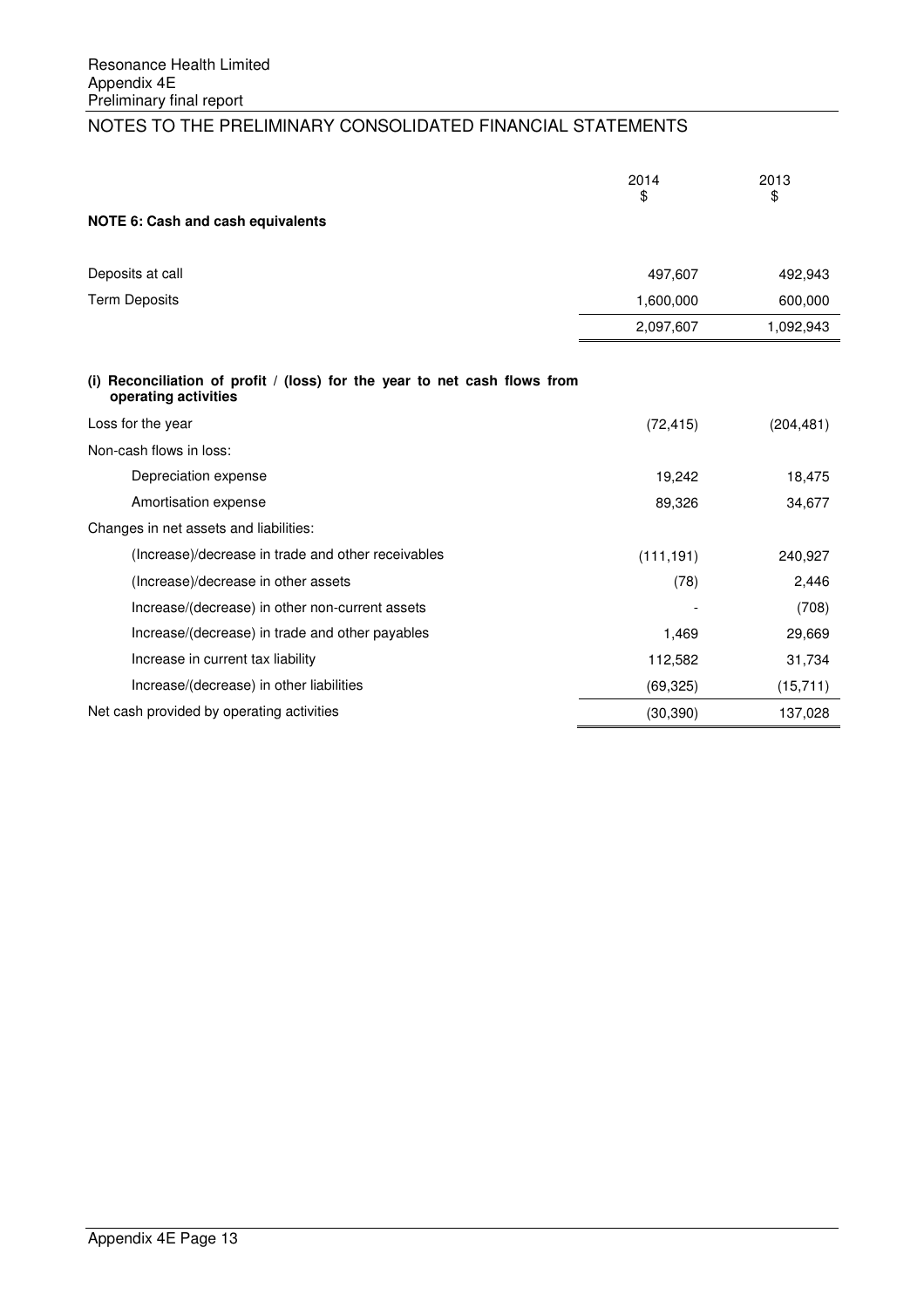|                                                                                                           | 2014<br>\$ | 2013<br>\$ |
|-----------------------------------------------------------------------------------------------------------|------------|------------|
| <b>NOTE 7 Plant and equipment</b>                                                                         |            |            |
| Fixtures and equipment                                                                                    |            |            |
| At cost                                                                                                   | 273,820    | 269,432    |
| Less: Accumulated depreciation                                                                            | (244, 375) | (225, 130) |
|                                                                                                           | 29,448     | 44,302     |
| <b>Reconciliation</b>                                                                                     |            |            |
| Reconciliation of the carrying amount of each class<br>of property, plant and equipment is set out below: |            |            |
| Fixtures and equipment                                                                                    |            |            |
| Balance at the beginning of the year                                                                      | 44,302     | 37,152     |
| Additions                                                                                                 | 4,389      | 25,625     |
| Depreciation expense                                                                                      | (19, 242)  | (18, 475)  |
| Carrying amount at the end of the year                                                                    | 29,448     | 44,302     |
|                                                                                                           |            |            |
| <b>NOTE 8: Intangible assets</b>                                                                          |            |            |
| Development expenditure                                                                                   |            |            |
| At cost                                                                                                   | 1,687,285  | 1,496,881  |
| Less: Accumulated amortisation                                                                            | (124,001)  | (34, 677)  |
|                                                                                                           | 1,563,284  | 1,462,204  |
| <b>Reconciliation</b>                                                                                     |            |            |
| Reconciliation of the carrying amount of each class of<br>Intangible assets is set out below:             |            |            |
| Intangible assets                                                                                         |            |            |
| Balance at the beginning of the year                                                                      | 1,462,204  | 1,291,544  |
| <b>Additions</b>                                                                                          | 190,406    | 205,337    |
| Amortisation expense                                                                                      | (89, 326)  | (34, 677)  |
| Carrying amount at the end of the year                                                                    | 1,563,284  | 1,462,204  |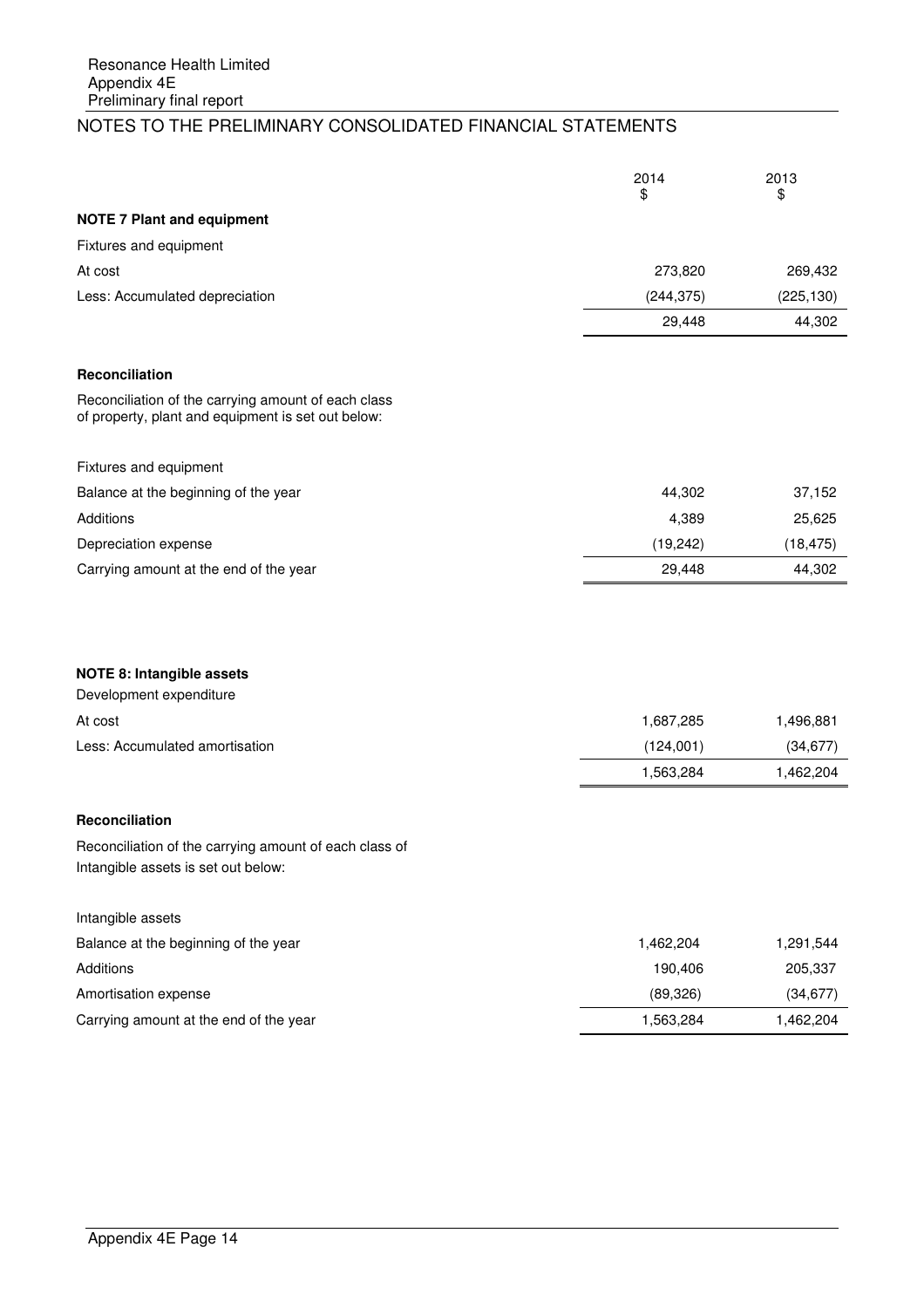| NOTES TO THE PRELIMINARY CONSOLIDATED FINANCIAL STATEMENTS |            |            |
|------------------------------------------------------------|------------|------------|
|                                                            | 2014<br>\$ | 2013<br>\$ |
| <b>NOTE 9: Available for sale investments</b>              |            |            |
| Carried at fair value                                      |            |            |
| Shares in listed corporations                              | 14,337     | 14,337     |
| Less: Impairment                                           | (11, 333)  | (11, 333)  |
|                                                            | 3,004      | 3,004      |
| NOTE 10: Other Non-current assets                          |            |            |
| Deposits paid                                              | 59,099     | 59,090     |
| <b>NOTE 11: Trade and Other Payables</b>                   |            |            |
| Trade payables                                             | 136,618    | 256,494    |
| Sundry creditors and accruals                              | 323,811    | 151,491    |
|                                                            | 460,429    | 407,985    |
| <b>NOTE 12: Provisions</b>                                 |            |            |
| Long service leave - current                               | 48,610     |            |
| Long service leave - non-current                           | 40,013     | 80,222     |
|                                                            | 88,623     | 80,222     |
| <b>NOTE 13: Other liabilities</b>                          |            |            |
| Unearned income                                            | 244,480    | 313,805    |